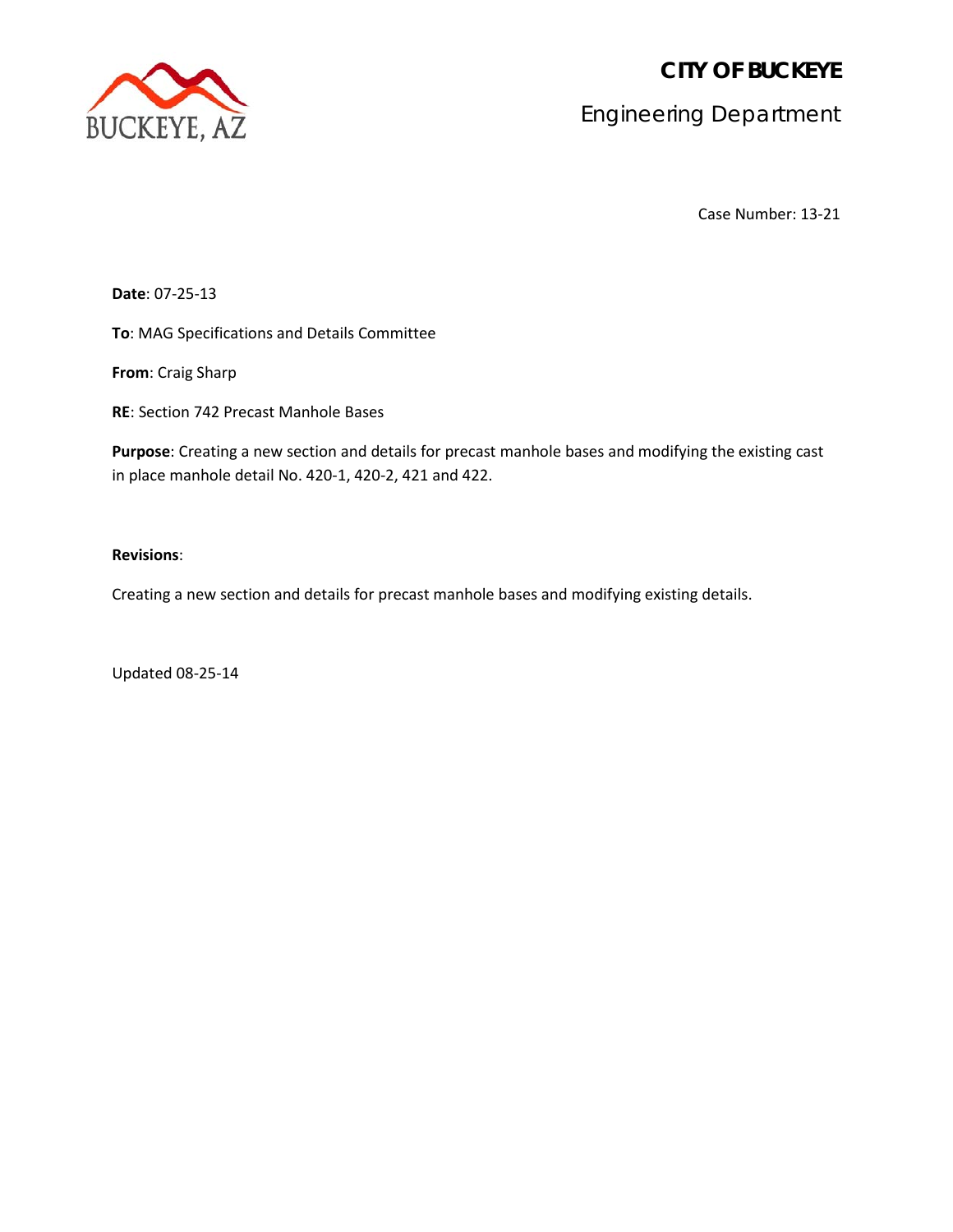## **SECTION 742**

#### **PRECAST MANHOLE**

#### **742.1 GENERAL:**

This specification covers requirements for precast manhole sections. All precast manhole manufacturers shall be NPCA (National Precast Association) certified and shall provide all NPCA certifications upon request. Loading criteria for the precast manholes shall meet or exceed the AASHTO H20 loading requirements. All precast manhole risers shall be monolithically cast to ensure water tightness and have a certified structural design and the manhole shall be cast in a fashion to achieve water tightness. This shall include a monolithic cast manhole or a multi section cast manhole which also shall have a certified structural design.

## **742.2 MATERIALS:**

**742.2.1 Concrete Materials:** Concrete materials shall conform to the requirements of Section 725 and Table 725-1 for Class AA.

**742.2.2 Precast Sections:** Precast sections shall conform to ASTM C478, AASHTO M199. The design shall be in accordance with ACI 318 and ASTM C890 using traffic load A-16 (HS20-44).

**742.2.3 Joints and Connections:** Details of proposed joints and connections shall be submitted to the engineer for approval and shall conform to ASTM C990, C993, or C425 as applicable.

### **742.3 MANHOLE PENETRATIONS:**

The location of penetrations shall be determined by the plans and specifications. Manhole penetrations may be formed or cut out. Cut outs of the precast base shall be done using a mechanical hole saw. After the core is removed from the casting, the precaster shall coat all exposed reinforcing with a corrosion inhibiting epoxy suitable for end use application. The thickness of the epoxy shall be per the epoxy manufacturer's recommendation. Knock outs shall be formed in the location noted on the plans or specifications.

### **742.4 REINFORCING:**

Reinforcing steel shall meet the following specifications:

- Bars ASTM A615 or A706
- Wire and wire fabric A1064

Design of the reinforcing shall be in accordance with ACI 318 and ASTM C890

#### **742.5 GASKETS:**

A flexible pipe to manhole connector shall be used whenever a pipe penetrates into a precast concrete manhole or structure. The design of the connector shall provide a flexible, watertight seal between the pipe and the concrete. The connector shall assure that a seal is made between the structure wall and the pipe by:

- Casting the connector integrally with the structure wall during the manufacturing process in a manner that will not pull out during pipe coupling.
- compressing the connector against the inside circumference of the structure by means of wedge or toggle style connection, expansion ring or other means approved by the engineer.

The connector shall be made from materials that conform to the physical and chemical requirements in ASTM C923 or C425 as applicable. The connector shall be sized specifically for the type of pipe being used and shall be installed in accordance with the recommendations of the manufacturer.

The connection hardware shall be constructed of type 316 stainless steel meeting ASTM A480. The hardware shall ensure a water tight connection between the concrete and the pipe material and shall provide an adequate seal enough to withstand the negative air pressure test per ASTM C-1244.

# **742.6 LIFTING POINTS:**

Lifting points shall be designed and evaluated by a registered professional engineer and have a minimum safety factor of four. There shall be a minimum of two lifting points on every precast manhole base. After base installation, the lifting holes shall be thoroughly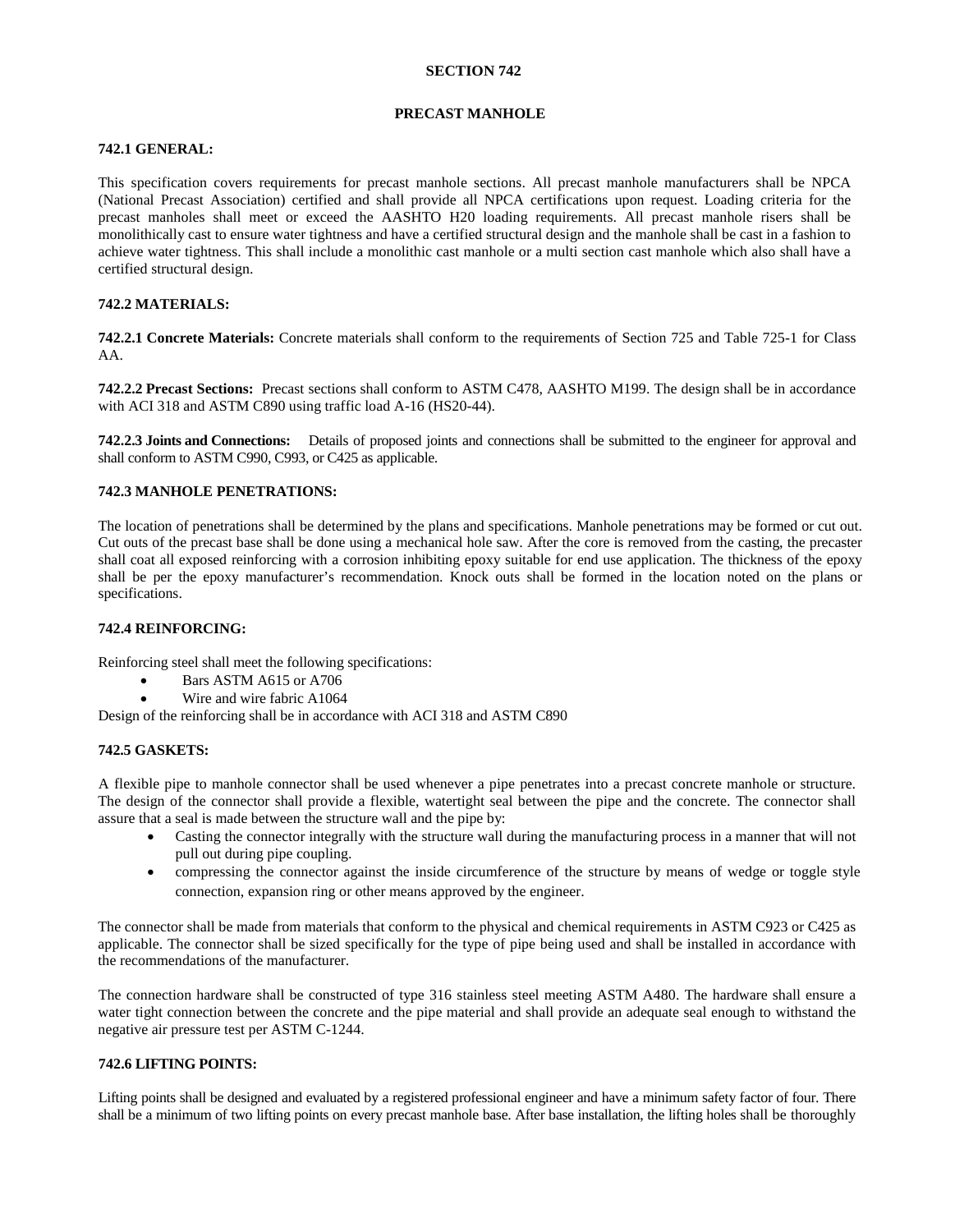# **SECTION 742**

packed with a pre-packaged non-shrink grout. Bent reinforcing steel bars shall not be used as lifting devices. Through lifting holes will not be allowed.

# **742.7 IMPERFECTIONS:**

Any imperfections which in the opinion of the engineer may adversely affect the performance of the precast section shall be cause for rejection.

*– End of Section* **–**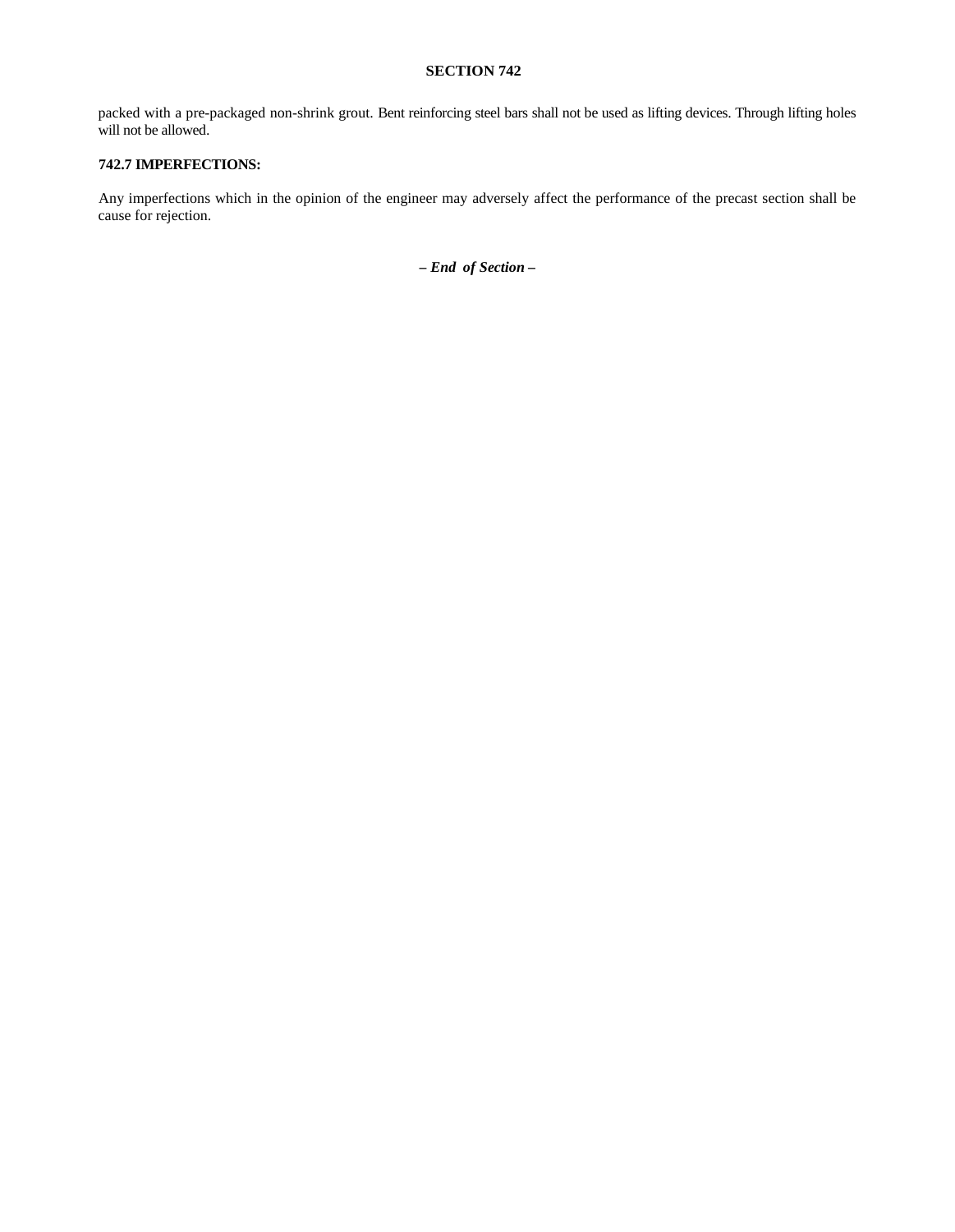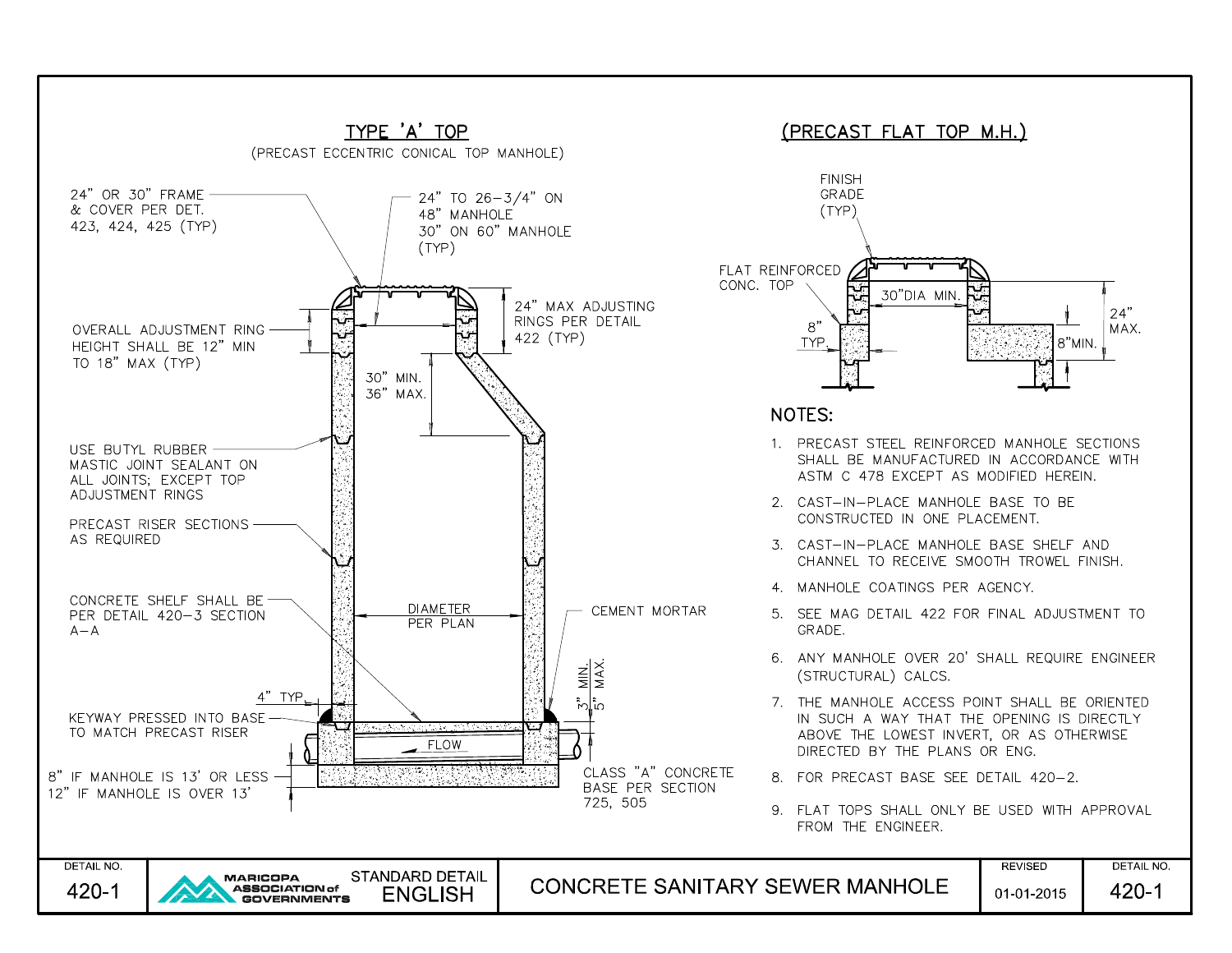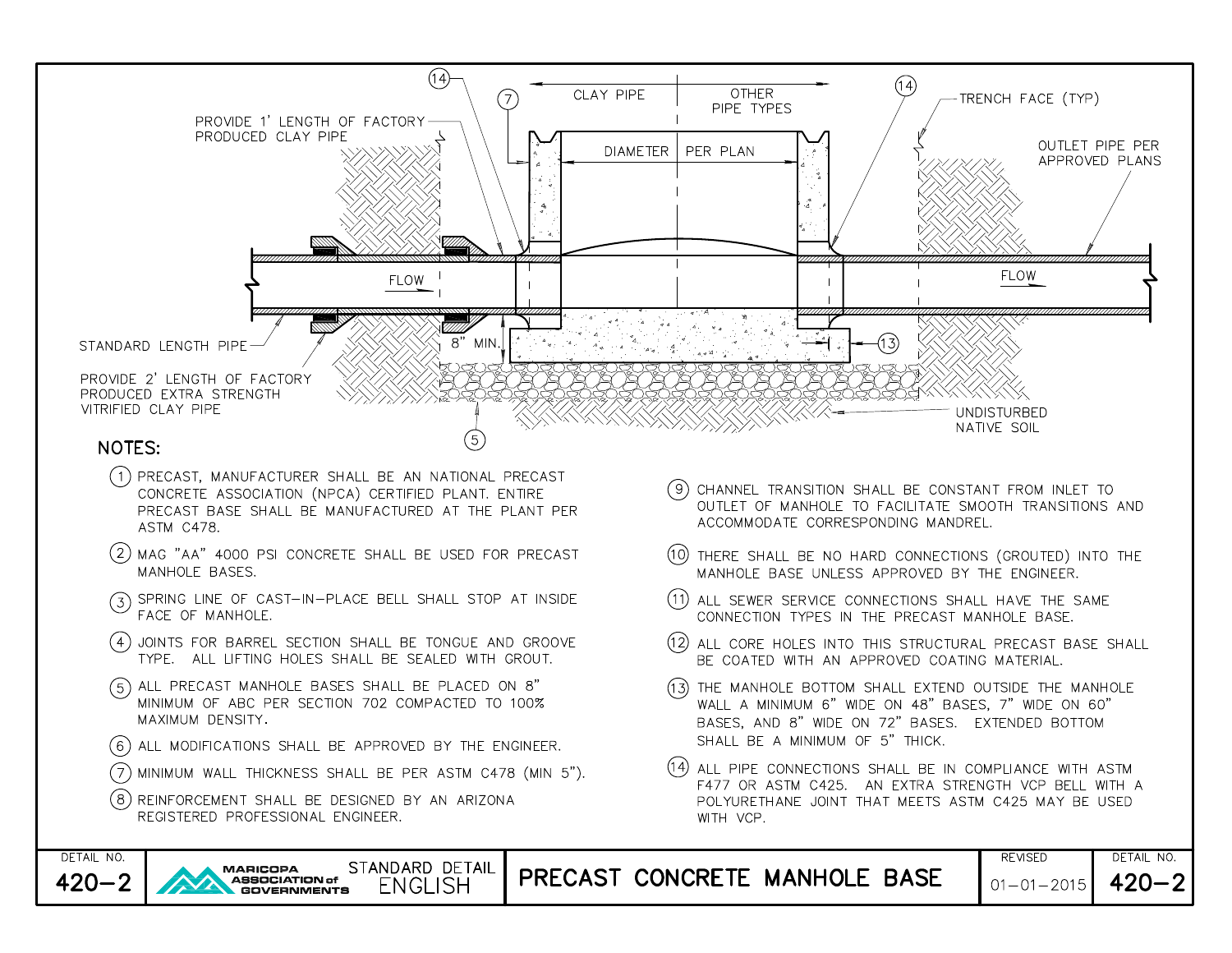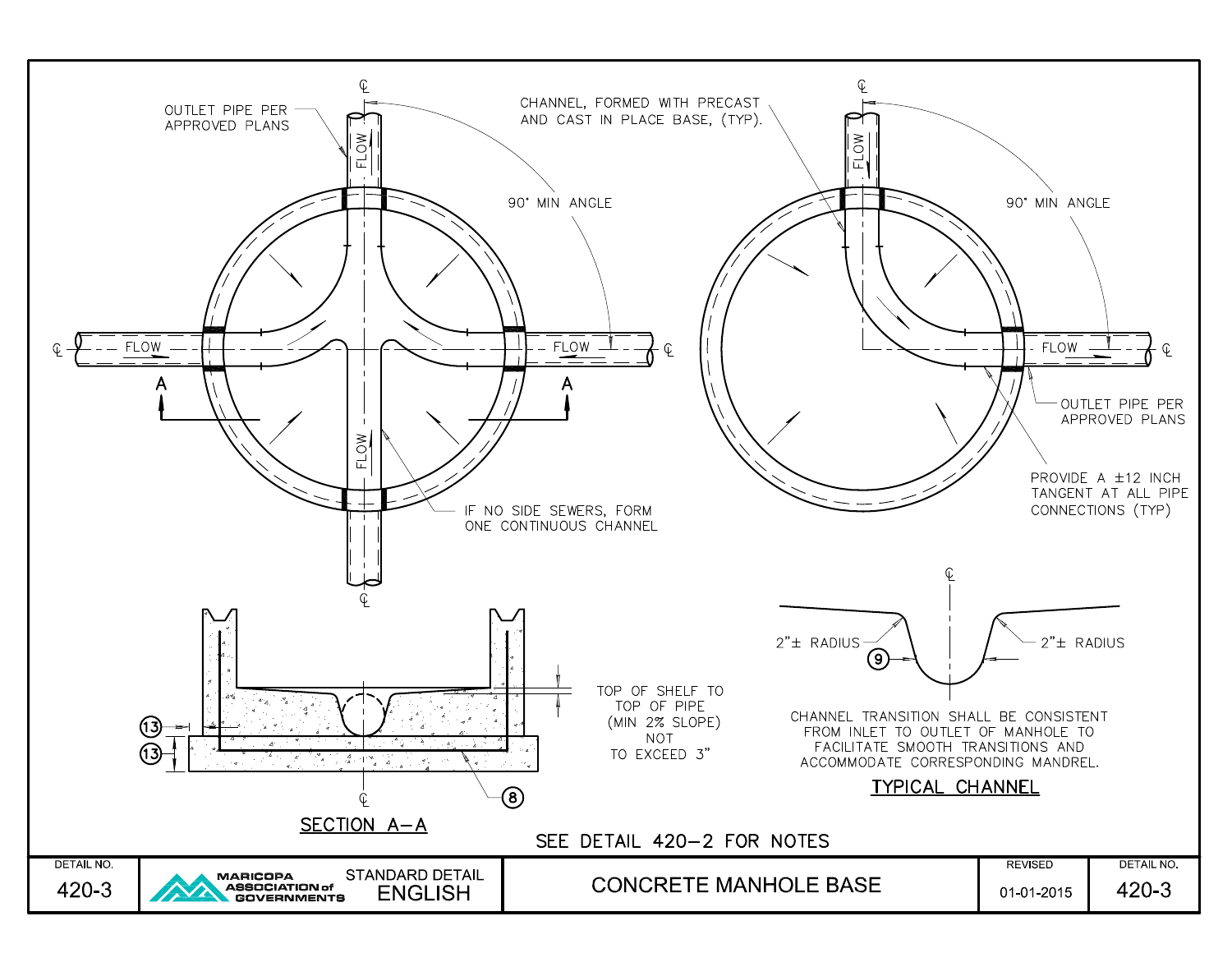